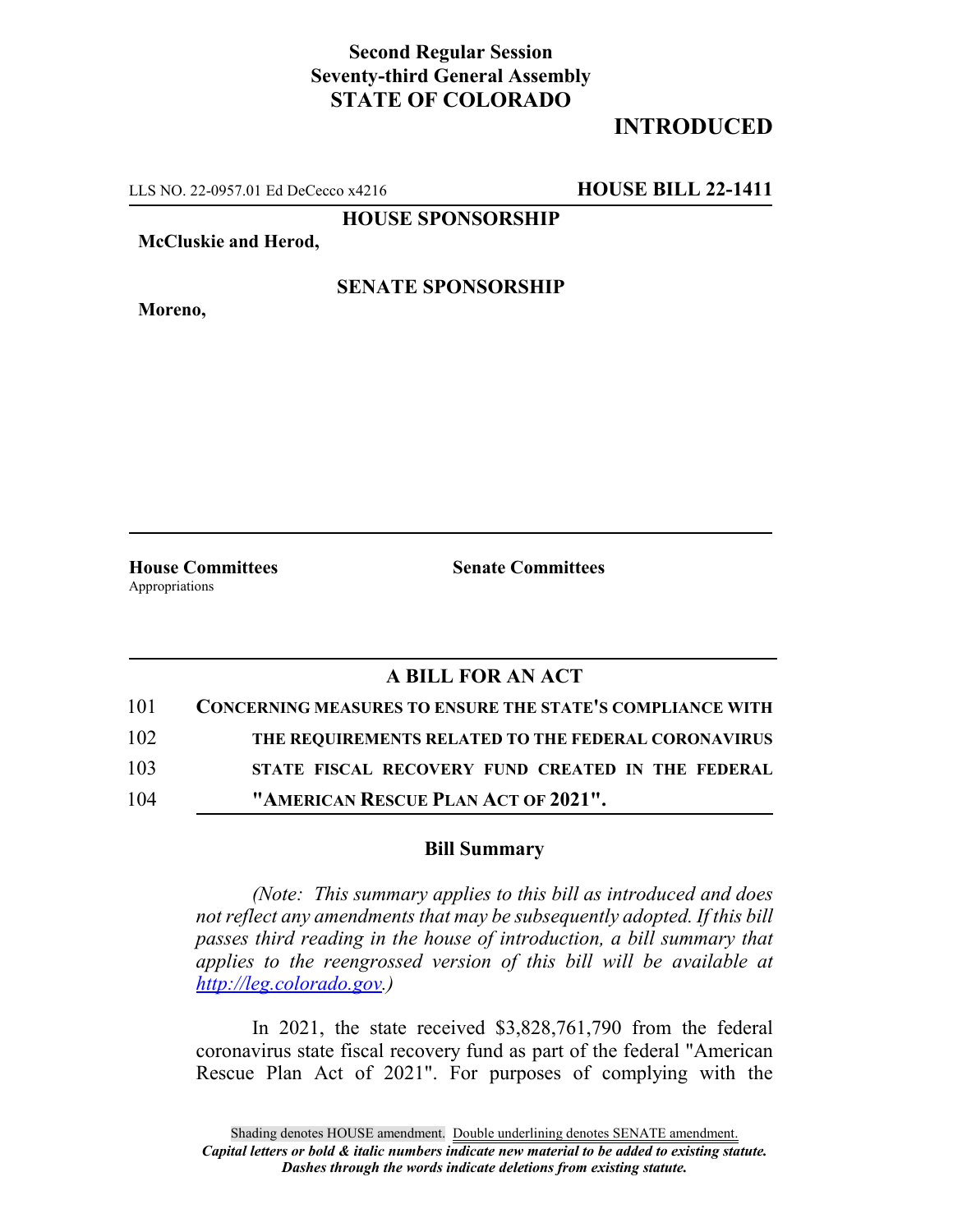requirements established by the United States department of the treasury (treasury), the general assembly established administrative requirements related to the expenditure of this federal money. **Section 1** of the bill modifies these requirements by:

- Establishing deadlines for a subrecipient, which is a person that carries out a program or project on behalf of the state, to expend or obligate this money, and if not, to return this money to the state for the state to either expend or return to treasury, depending on the timing;
- Requiring the state controller to transmit to treasury any money that was obligated by December 31, 2024, but not expended by December 31, 2026;
- Requiring the department of revenue to provide the state controller with any information about any increases in the state's net tax revenue, which is necessary for calculating the state's revenue reductions for 2022 and 2023;
- ! Clarifying that the compliance, reporting, record-keeping, and program evaluation requirements established by the office of state planning and budgeting and the state controller apply to a person regardless of whether the person is a beneficiary or a subrecipient and regardless of whether the person receives the money directly from a department or from a subrecipient; and
- Permitting the state controller to report any expenditures to treasury as a government service to the extent of the reduction in the state's revenue due to the COVID-19 public health emergency relative to the revenues the state collected for the state fiscal year 2018-19. **Sections 3 through 6** make conforming amendments related to this change.

The bill also substitutes money from the general fund or from a cash fund that included money that originated from the general fund for money that was allocated in 2021 legislation from the federal coronavirus state fiscal recovery fund, as follows:

- \$29.5 million from the housing development grant fund (**section 7**);
- \$36.5 million from the highway users tax fund that was distributed to counties, cities, and incorporated towns, which is accomplished by replenishing and reclassifying the federal funds that were initially used (**section 8**);
- \$10 million from the Colorado startup loan program fund (**section 9**), with the freed up federal funds being transferred to the revenue loss restoration cash fund (**section 6**); and
- \$98.5 million from the affordable housing and home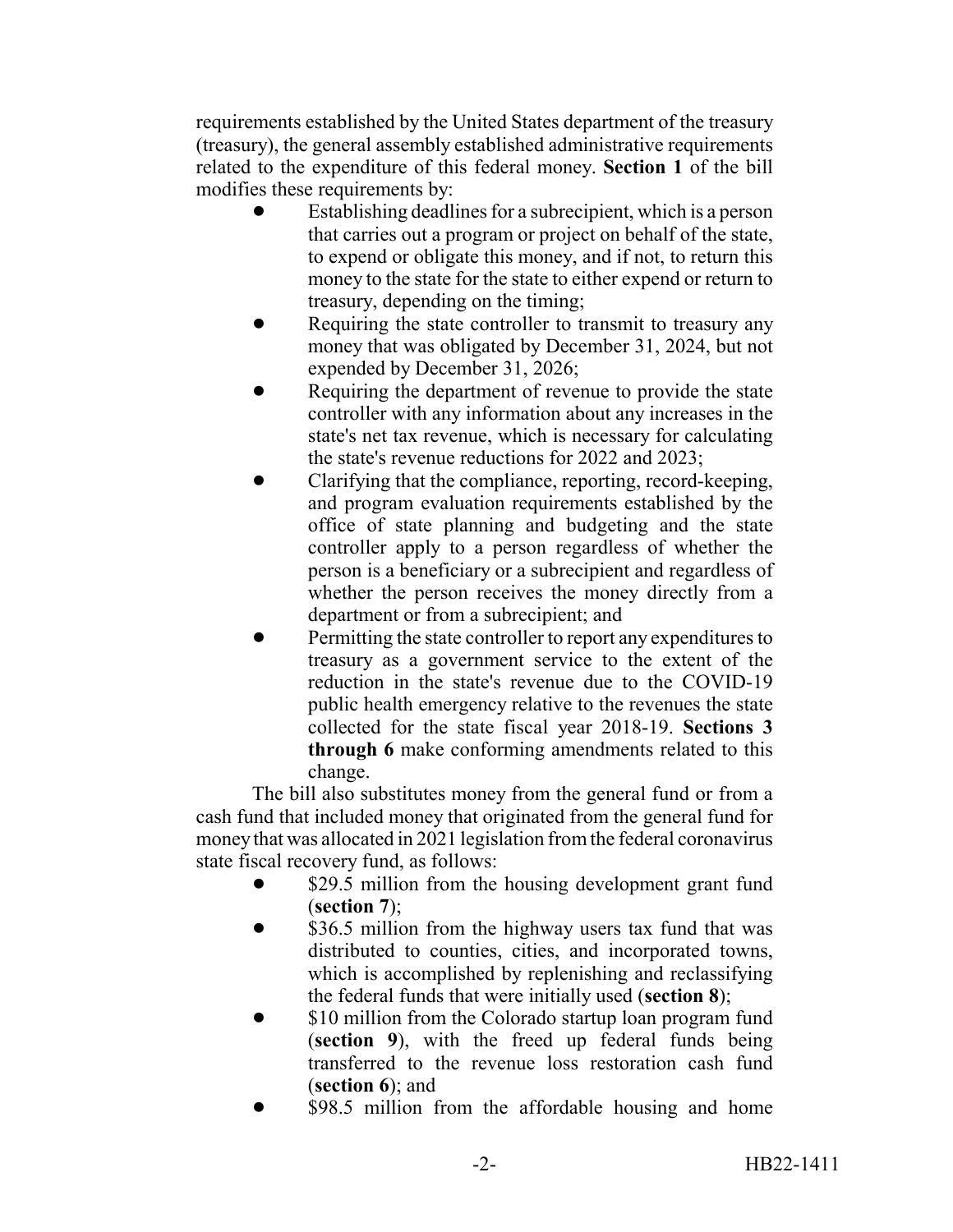ownership cash fund (**section 10**).

**Sections 2 and 6** include conforming amendments related to the reclassification of the money paid to the counties, cities, and incorporated towns.

| $\mathbf{1}$   | Be it enacted by the General Assembly of the State of Colorado:                                      |
|----------------|------------------------------------------------------------------------------------------------------|
| $\overline{2}$ | <b>SECTION 1.</b> In Colorado Revised Statutes, 24-75-226, amend                                     |
| 3              | $(4)(d)$ , $(5)(a)$ , and $(5)(f)$ ; and <b>add</b> $(1)(a.5)$ , $(1)(f)$ , and $(5)(g)$ as follows: |
| $\overline{4}$ | 24-75-226. "American Rescue Plan Act of 2021" cash fund -                                            |
| 5              | creation - recipient funds - limitations - reporting - legislative                                   |
| 6              | <b>declaration - definitions - repeal.</b> (1) As used in this section, unless the                   |
| $\tau$         | context otherwise requires:                                                                          |
| 8              | (a.5) "CORONAVIRUS STATE FISCAL RECOVERY FUND" MEANS THE                                             |
| 9              | FEDERAL FUND CREATED IN 42 U.S.C. SEC. 802, OR ANY SUCCESSOR FUND.                                   |
| 10             | "SUBRECIPIENT" MEANS A PERSON THAT RECEIVES MONEY<br>(f)                                             |
| 11             | FROM THE FUND OR A RECIPIENT FUND TO CARRY OUT A PROGRAM OR                                          |
| 12             | PROJECT ON BEHALF OF THE STATE BUT THAT IS NOT A BENEFICIARY OF                                      |
| 13             | THE SERVICES OR BENEFITS PROVIDED THROUGH THE PROGRAM OR                                             |
| 14             | PROJECT.                                                                                             |
| 15             | $(4)$ (d) (I) Money in the fund or a recipient fund must be expended                                 |
| 16             | or obligated by December 31, 2024. Any money obligated by December                                   |
| 17             | 31, 2024, must be expended by December 31, 2026. Just prior to the close                             |
| 18             | of business on December 30, 2024, any unexpended appropriations from                                 |
| 19             | a recipient fund that are not for expenditures obligated TO BE MADE after                            |
| 20             | December 31, 2024, THAT WERE OBLIGATED BEFORE THAT DATE, revert                                      |
| 21             | to the "American Rescue Plan Act of 2021" cash fund, and the state                                   |
| 22             | treasurer shall transfer the unexpended and unobligated balance in the                               |
| 23             | fund to the unemployment compensation fund created in section 8-77-101                               |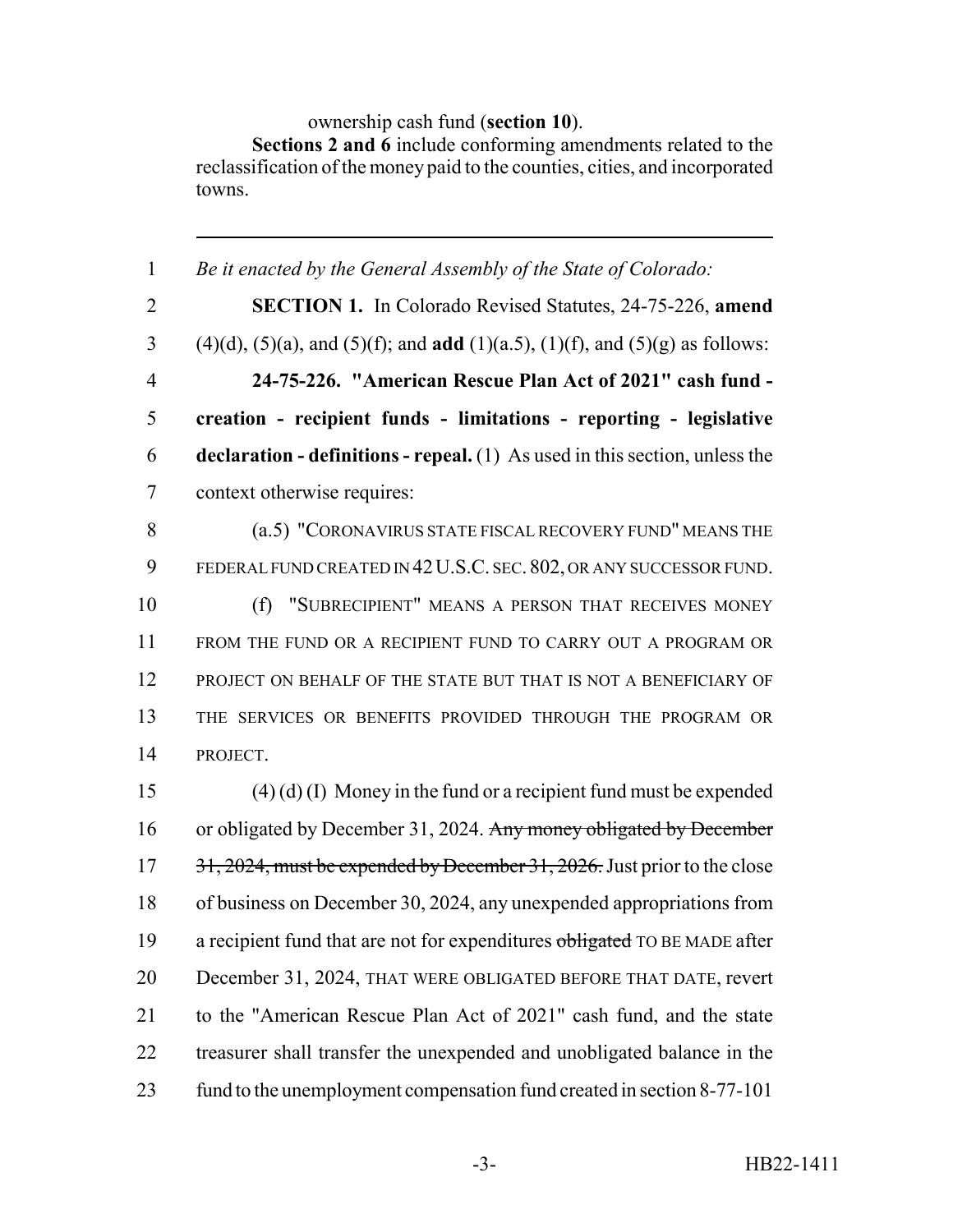(1). ANY MONEY OBLIGATED BY DECEMBER 31, 2024, MUST BE EXPENDED 2 BY DECEMBER 31, 2026. EFFECTIVE DECEMBER 31, 2026, THE STATE CONTROLLER SHALL TRANSMIT ANY UNEXPENDED MONEY IN THE FUND OR A RECIPIENT FUND TO THE UNITED STATES DEPARTMENT OF THE TREASURY.

 (II) A SUBRECIPIENT MUST SPEND OR OBLIGATE MONEY RECEIVED FROM THE FUND OR A RECIPIENT FUND BY NOVEMBER 30, 2024, AND, BY DECEMBER 13, 2024, SHALL NOTIFY THE STATE AGENCY FROM WHICH THE SUBRECIPIENT RECEIVED THE MONEY OF THE STATUS OF THE MONEY THAT 10 IS OBLIGATED OR EXPENDED. THE SUBRECIPIENT SHALL RETURN TO THE STATE ANY UNEXPENDED AND UNOBLIGATED MONEY UNDER TERMS DICTATED BY THE STATE CONTROLLER, AND THE STATE TREASURER SHALL TRANSFER THE AMOUNT RETURNED TO THE UNEMPLOYMENT COMPENSATION FUND CREATED IN SECTION 8-77-101 (1). ANY MONEY OBLIGATED BY NOVEMBER 30, 2024, MUST BE EXPENDED BY DECEMBER 16 11, 2026. ON OR BEFORE DECEMBER 11, 2026, THE SUBRECIPIENT SHALL RETURN TO THE STATE ANY REMAINING MONEY UNDER TERMS DICTATED 18 BY THE STATE CONTROLLER AND THEREAFTER THE STATE CONTROLLER SHALL TRANSMIT THE MONEY TO THE UNITED STATES DEPARTMENT OF THE TREASURY IN ACCORDANCE WITH THE TREASURY'S REQUIREMENTS.

**(III) THE STATE CONTROLLER SHALL DETERMINE WHETHER MONEY**  IS OBLIGATED FOR PURPOSES OF DETERMINING THE DEADLINE FOR EXPENDITURES AND THE REVERSION OR REPAYMENT OF MONEY IN 24 ACCORDANCE WITH THIS SUBSECTION (4)(d).

25 (5) (a) (I) The state controller shall provide periodic reports to the secretary as required by the secretary under the "American Rescue Plan Act of 2021". The department of revenue shall provide the state controller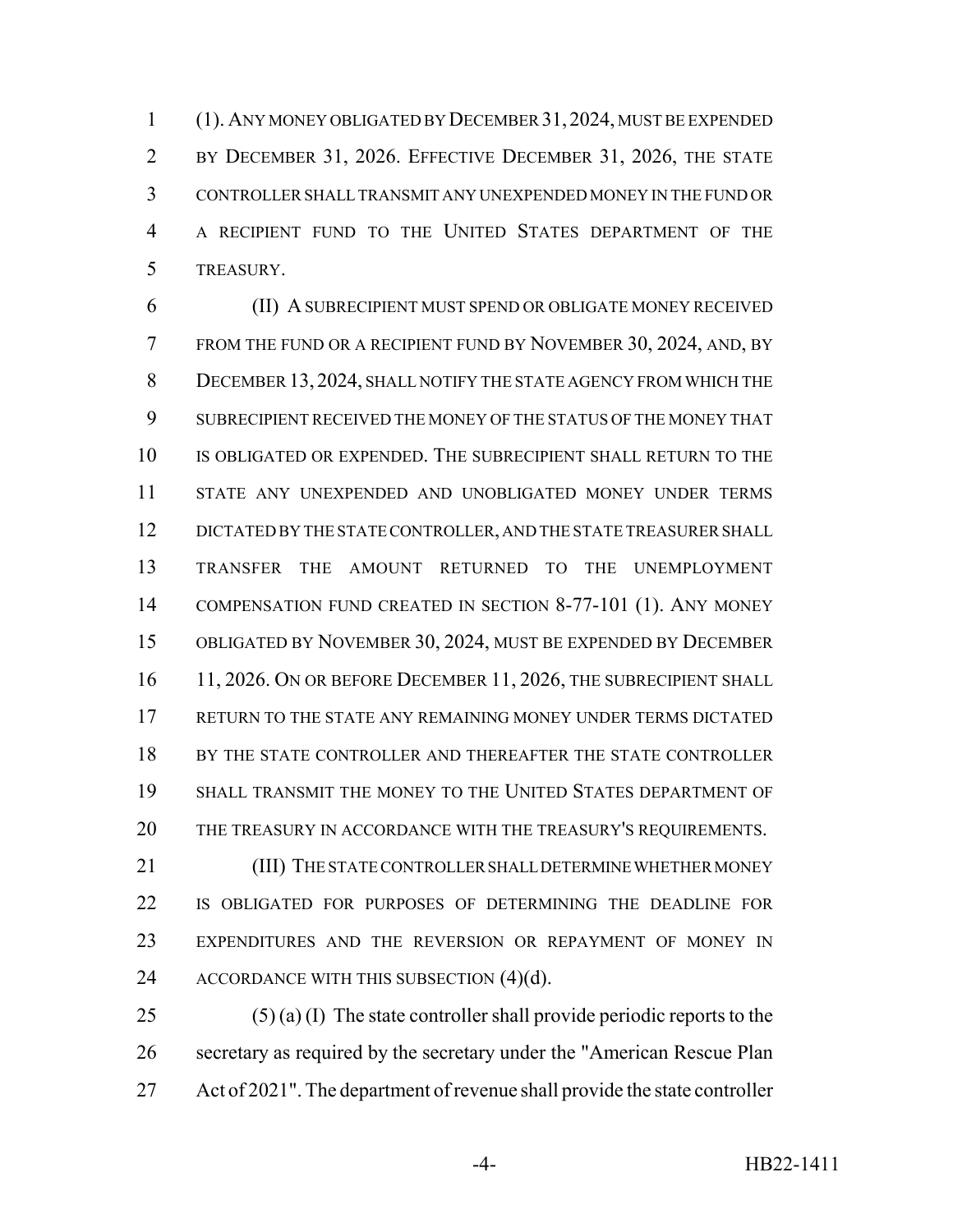with any information required by the secretary about any reductions OR INCREASES in net tax revenue.

 (II) THE GENERAL ASSEMBLY HEREBY FINDS AND DECLARES THAT: (A) UNDER 42U.S.C. SEC.802 (c)(1)(C), THE STATE IS PERMITTED TO USE MONEY RECEIVED FROM THE CORONAVIRUS STATE FISCAL RECOVERY FUND FOR THE PROVISION OF GOVERNMENT SERVICES TO THE EXTENT OF THE REDUCTION IN THE STATE'S REVENUE DUE TO THE COVID-19 PUBLIC HEALTH EMERGENCY RELATIVE TO THE REVENUES THE 9 STATE COLLECTED FOR THE STATE FISCAL YEAR 2018-19;

 (B) THE UNITED STATES DEPARTMENT OF THE TREASURY HAS PROMULGATED A RULE TO ESTABLISH THE METHODOLOGY FOR THE STATE TO CALCULATE A RECIPIENT GOVERNMENT'S ANNUAL REDUCTION IN 13 REVENUE FOR THE FOUR CALENDAR YEARS BEGINNING IN 2020;

14 (C) AS OF THE EFFECTIVE DATE OF THIS SUBSECTION (5)(a)(II), THE 15 STATE REPORTED A REDUCTION FOR THE 2020 AND 2021 CALENDAR YEARS THAT TOTALS THREE BILLION SIX HUNDRED NINETY-FOUR MILLION SIX 17 HUNDRED FIFTY-THREE THOUSAND TWO HUNDRED FORTY-NINE DOLLARS; (D) THIS AMOUNT EXCEEDS THE TOTAL OF ALL THE FUNDS THAT HAVE YET TO BE REPORTED TO THE UNITED STATES DEPARTMENT OF THE TREASURY; AND

 (E) THEREFORE, ANY MONEY IN THE FUND OR TRANSFERRED FROM 22 THE FUND TO A RECIPIENT FUND IS AVAILABLE TO BE REPORTED AS BEING 23 AN EXPENDITURE FOR THE PROVISION OF GOVERNMENT SERVICES.

24 (III) THE STATE CONTROLLER MAY REPORT THE EXPENDITURE OF ANY MONEY IN OR TRANSFERRED FROM THE"AMERICAN RESCUE PLAN 26 ACT OF 2021" THAT ORIGINATED FROM THE CORONAVIRUS STATE FISCAL RECOVERY FUND AS A GOVERNMENT SERVICE TO THE EXTENT OF THE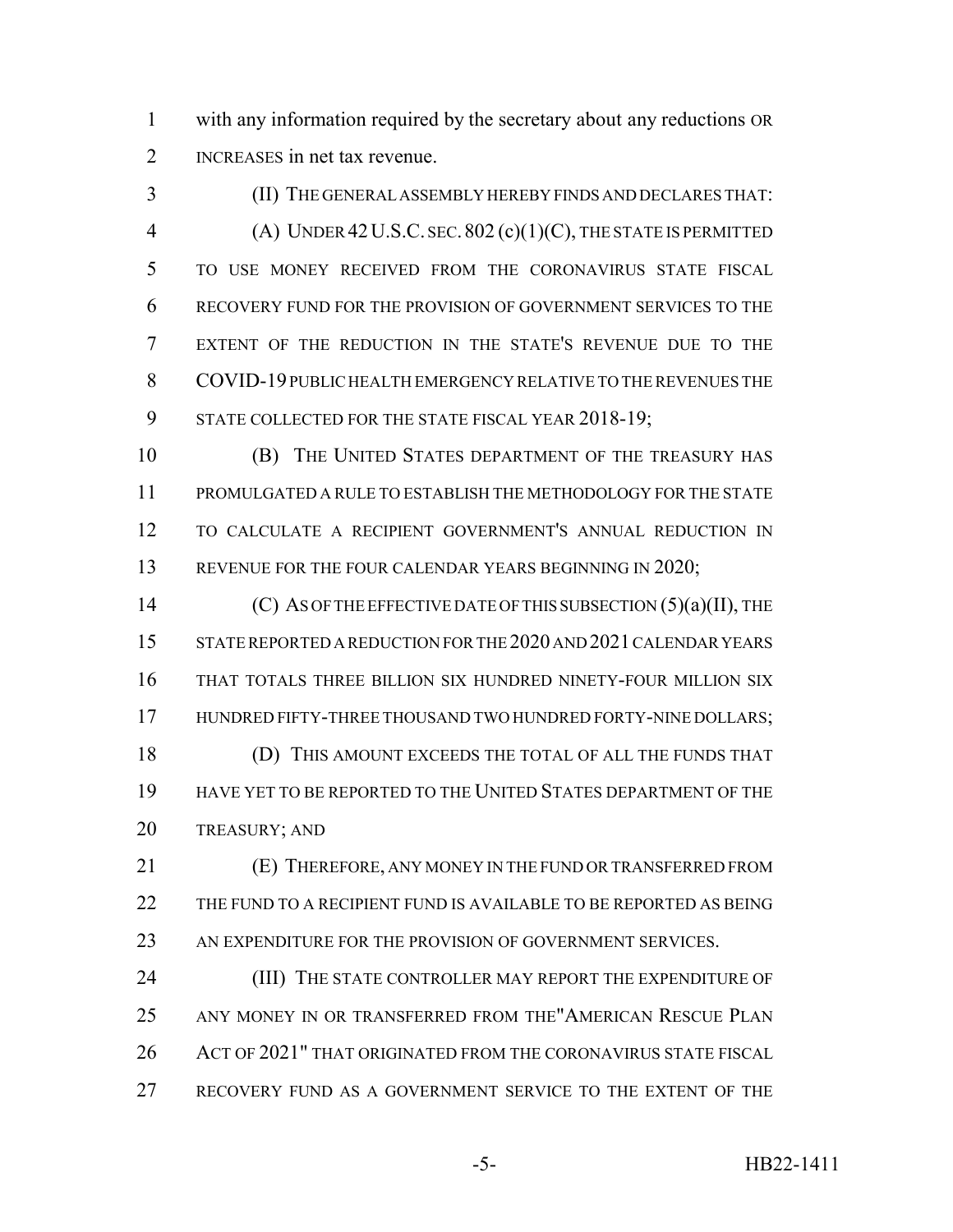REDUCTION IN THE STATE'S REVENUE DUE TO THE COVID-19 PUBLIC 2 HEALTH EMERGENCY RELATIVE TO THE REVENUES THE STATE COLLECTED FOR THE STATE FISCAL YEAR 2018-19, IF THE DESCRIPTION IS APPLICABLE, REGARDLESS OF WHETHER THE PURPOSE OF THE EXPENDITURE IS ALSO DESCRIBED AS BEING TO RESPOND TO THE PUBLIC HEALTH EMERGENCY WITH RESPECT TO COVID-19 OR ITS NEGATIVE ECONOMIC IMPACTS.

 (f) The general assembly may appropriate money from a recipient 8 fund that includes money that may be used for government services THE REVENUE LOSS RESTORATION CASH FUND CREATED IN SECTION 24-75-227 to the department of personnel for use by the state controller and to the office for any direct or indirect expenses related to the administration of this subsection (5).

 (g) THE COMPLIANCE, REPORTING, RECORD-KEEPING, AND PROGRAM EVALUATION REQUIREMENTS ESTABLISHED BY THE OFFICE OF STATE PLANNING AND BUDGETING AND THE STATE CONTROLLER APPLY TO A PERSON REGARDLESS OF WHETHER THE PERSON IS A BENEFICIARY OR A SUBRECIPIENT AND REGARDLESS OF WHETHER THE PERSON RECEIVES THE MONEY DIRECTLY FROM A DEPARTMENT OR FROM A SUBRECIPIENT.

 **SECTION 2.** In Colorado Revised Statutes, 24-75-227, **add**  $20 \quad (2)(b)(III)$  as follows:

 **24-75-227. Revenue loss restoration cash fund - creation - allowable uses - definitions - repeal.** (2) (b) (III) THE FUND ALSO INCLUDES THE AMOUNTS TRANSFERRED TO THE FUND IN ACCORDANCE 24 WITH SECTIONS 24-75-231 (3.5) AND 43-4-205 (6.8)(d)(II)(B).

 **SECTION 3.** In Colorado Revised Statutes, 24-75-228, **amend** (2)(a) introductory portion as follows:

**24-75-228. Economic recovery and relief cash fund - creation**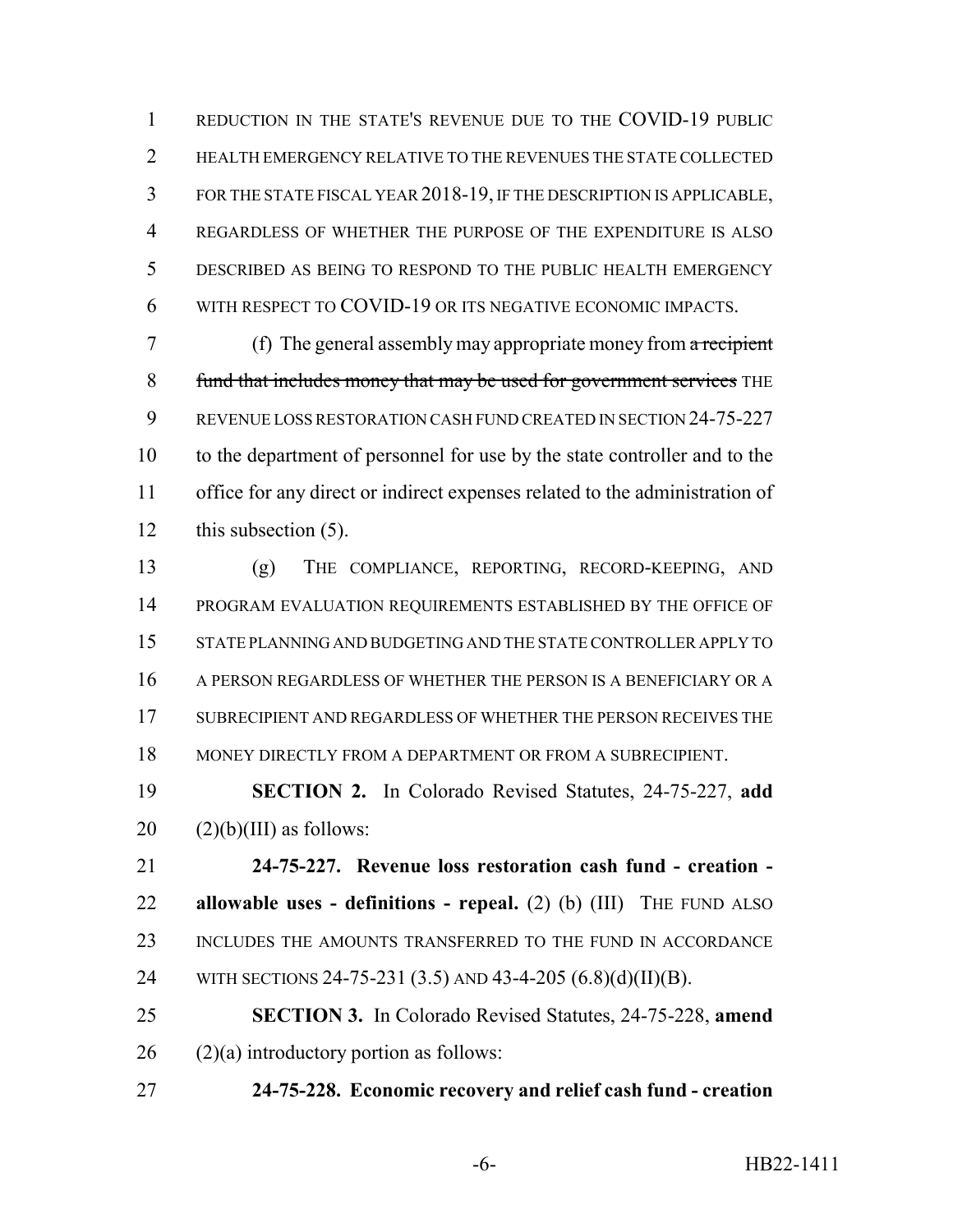**- allowable uses - interim task force - report - legislative declaration - definitions - repeal.** (2) (a) The economic recovery and relief cash fund is hereby created in the state treasury. The fund consists of money 4 credited to the fund in accordance with subsection (3) of this section and any other money that the general assembly may appropriate or transfer to the fund. To respond to the public health emergency with respect to COVID-19 or its negative economic impacts OR FOR THE PROVISION OF GOVERNMENT SERVICES, the general assembly may appropriate or transfer money from the fund to a department for the following uses:

 **SECTION 4.** In Colorado Revised Statutes, 24-75-229, **amend** 11  $(3)(a)$  as follows:

# **24-75-229. Affordable housing and home ownership cash fund - creation - allowable uses - task force - legislative declaration -**

 **definitions - repeal.** (3) (a) The affordable housing and home ownership cash fund is hereby created in the state treasury. The fund consists of money deposited in the fund in accordance with subsection (3)(b) of this 17 section and any other money that the general assembly may appropriate or transfer to the fund. To respond to the public health emergency with respect to COVID-19 or its negative economic impacts OR FOR THE PROVISION OF GOVERNMENT SERVICES, the general assembly may appropriate or transfer money from the fund to a department or cash fund for programs or services that benefit populations, households, or geographic areas disproportionately affected by the COVID-19 public health emergency to obtain affordable housing, focusing on programs or services that address housing insecurity, lack of affordable and workforce housing, or homelessness. Money from the fund may be expended to 27 support the task force created in subsection  $(5)(a)$  of this section.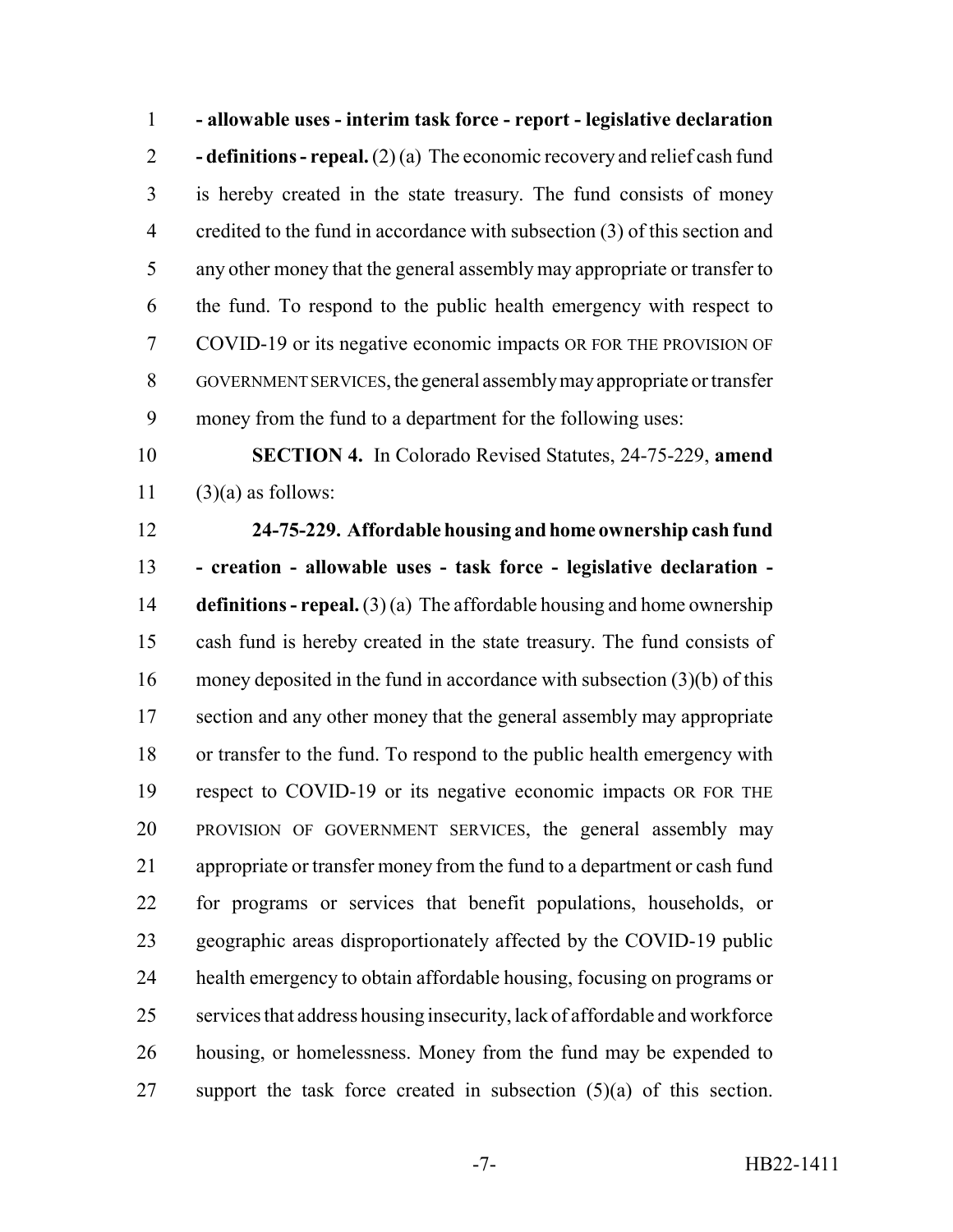Permissible uses of such money include costs associated with the creation 2 and administration of the task force and related expenses for research and evaluation undertaken by the task force.

 **SECTION 5.** In Colorado Revised Statutes, 24-75-230, **amend** 5  $(2)(a)$  as follows:

 **24-75-230. Behavioral and mental health cash fund - creation - allowable uses - task force - definitions - repeal.** (2) (a) The behavioral and mental health cash fund is created in the state treasury. The fund consists of money credited to the fund in accordance with subsection (2)(b) of this section and any other money that the general assembly may appropriate or transfer to the fund. To respond to the public 12 health emergency with respect to COVID-19 or its negative economic impacts OR FOR THE PROVISION OF GOVERNMENT SERVICES, the general assembly may appropriate money from the fund to a department for mental health treatment, substance misuse treatment, and other behavioral 16 health services BEHAVIORAL HEALTH CARE.

 **SECTION 6.** In Colorado Revised Statutes, 24-75-231, **amend** (2)(a) introductory portion; and **add** (2)(b)(III) and (3.5) as follows:

 **24-75-231. Workers, employers, and workforce centers cash fund - creation - allowable uses - definitions - repeal.** (2) (a) The workers, employers, and workforce centers cash fund is hereby created in the state treasury. The fund consists of money credited to the fund in accordance with subsection (2)(b) of this section and any other money 24 that the general assembly may appropriate or transfer to the fund.  $\overline{f}$ 25 respond to the public health emergency or its negative economic impacts, The general assembly may appropriate money from the fund to respond to the negative economic impacts of the COVID-19 public health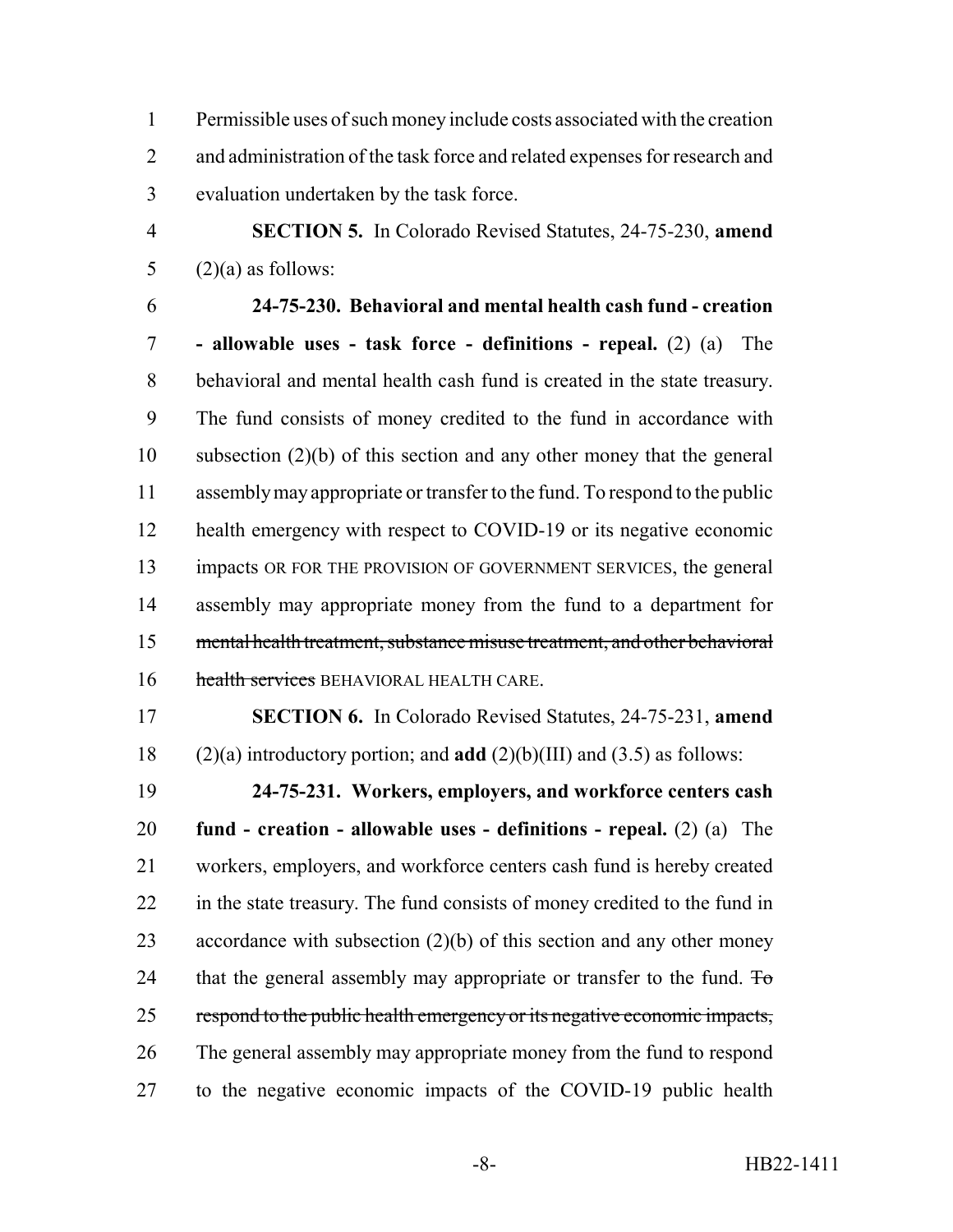emergency OR FOR THE PROVISION OF GOVERNMENT SERVICES, including for the following purposes:

 (b) (III) THE FUND ALSO INCLUDES THE AMOUNT TRANSFERRED IN 4 ACCORDANCE WITH SECTION  $43-4-205(6.8)(d)(II)(A)$ .

 (3.5) NOTWITHSTANDING ANY OTHER PROVISION OF THIS SECTION, WITHIN THREE BUSINESS DAYS OF THE EFFECTIVE DATE OF THIS SUBSECTION (3.5), THE STATE TREASURER SHALL TRANSFER TEN MILLION DOLLARS FROM THE FUND TO THE REVENUE LOSS RESTORATION CASH FUND CREATED IN SECTION 24-75-227 (2)(a).

 **SECTION 7.** In Colorado Revised Statutes, 24-32-721, **amend** 11 (2)(g)(I) and (2)(g)(II) as follows:

 **24-32-721. Colorado affordable housing construction grants and loans - housing development grant fund - creation - housing assistance for persons with behavioral, mental health, or substance use disorders - cash fund - appropriation - report to general assembly - rules - definitions - repeal.** (2) (g) (I) Within three business days of 17 June 26, 2021, the state treasurer shall transfer thirty million dollars from the affordable housing and home ownership cash fund created in section 24-75-229, that originates from money the state received from the federal coronavirus state fiscal recovery fund, to the housing development grant fund and transfer fifteen million dollars from the general fund to the affordable housing and home ownership cash fund created in section 23 24-75-229. WITHIN THREE BUSINESS DAYS OF THE EFFECTIVE DATE OF 24 HOUSE BILL 22- , THE STATE TREASURER SHALL TRANSFER:

 (A) ONE MILLION FIVE HUNDRED THOUSAND DOLLARS TO THE HOUSING DEVELOPMENT GRANT FUND FROM THE AFFORDABLE HOUSING 27 AND HOME OWNERSHIP CASH FUND CREATED IN SECTION 24-75-229 THAT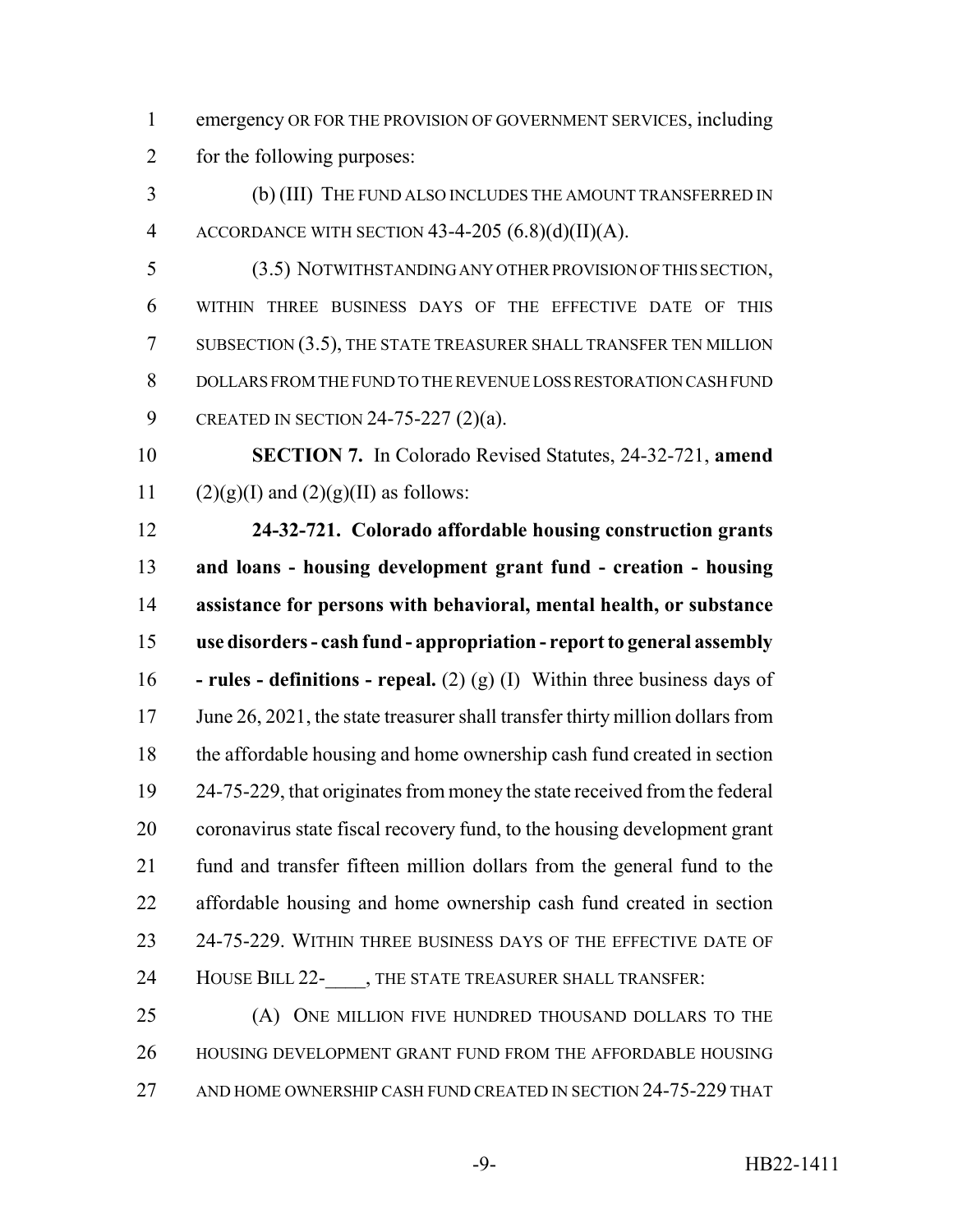ORIGINATES FROM THE GENERAL FUND;

 (B) TWENTY-EIGHT MILLION DOLLARS TO THE HOUSING DEVELOPMENT GRANT FUND FROM THE GENERAL FUND; AND

 (C) TWENTY-NINE MILLION FIVE HUNDRED THOUSAND DOLLARS FROM THE HOUSING DEVELOPMENT GRANT FUND TO THE AFFORDABLE HOUSING AND HOME OWNERSHIP CASH FUND CREATED IN SECTION 7 24-75-229. THE TRANSFER REQUIRED BY THIS SUBSECTION  $(2)(g)(I)(C)$  is FROM MONEY THAT WAS TRANSFERRED ON JUNE 26, 2021, TO THE HOUSING DEVELOPMENT GRANT FUND FROM THE AFFORDABLE HOUSING AND HOME OWNERSHIP CASH FUND THAT ORIGINATED FROM MONEY THE STATE RECEIVED FROM THE FEDERAL CORONAVIRUS STATE FISCAL 12 RECOVERY FUND.

 (II) The division shall use money transferred from the affordable 14 housing and home ownership cash fund created in section 24-75-229, that originates from money the state received from the federal coronavirus 16 state fiscal recovery GENERAL fund, pursuant to subsection  $(2)(g)(I)$  of 17 this section for the purposes allowed under subsection  $(2)(d)(VI)(A.5)$  of 18 this section that are related to subsection  $(2)(d)(VII)$  of this section and 19 for the purposes allowed by subsection  $(2)(d)(VII)$  of this section.

 **SECTION 8.** In Colorado Revised Statutes, 43-4-205, **add** 21  $(6.8)(d)$  as follows:

 **43-4-205. Allocation of fund - legislative declaration.** (6.8) (d) (I) THE GENERAL ASSEMBLY HEREBY FINDS AND DECLARES THAT, IN ORDER TO ENSURE THE STATE'S COMPLIANCE WITH THE REQUIREMENTS ESTABLISHED BY THE UNITED STATES DEPARTMENT OF THE TREASURY FOR MONEY THAT THE STATE RECEIVED FROM THE FEDERAL 27 CORONAVIRUS STATE FISCAL RECOVERY FUND, CREATED IN 42 U.S.C. SEC.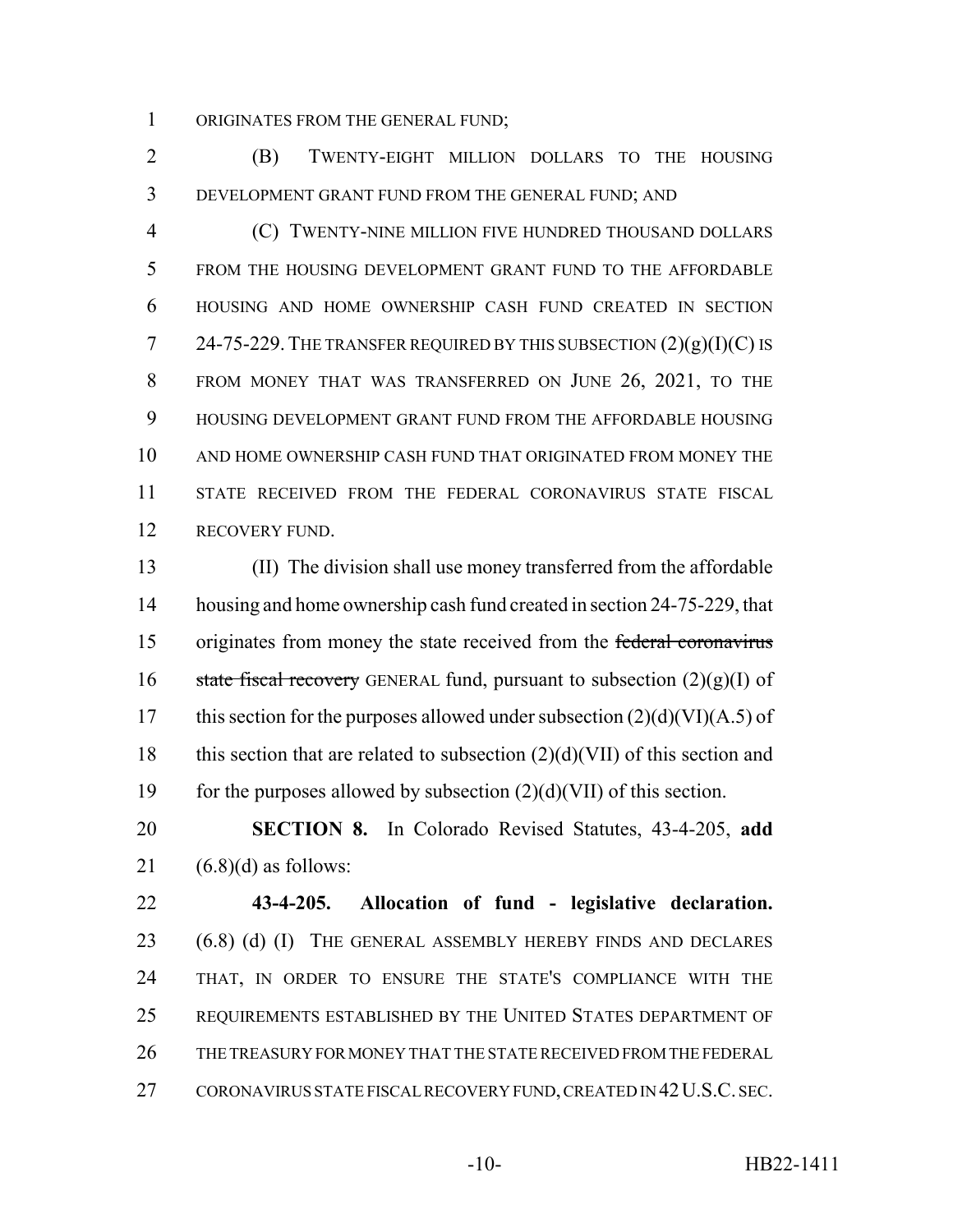802, THAT IT IS NECESSARY TO RECLASSIFY THE MONEY THAT WAS PAID TO COUNTIES, CITIES, AND INCORPORATED TOWNS IN ACCORDANCE WITH SUBSECTION (6.8)(c) OF THIS SECTION AS STATE MONEY THAT DID NOT ORIGINATE FROM THE FEDERAL CORONAVIRUS STATE FISCAL RECOVERY FUND, WHICH IS ACCOMPLISHED BY REPLENISHING THE EXPENDED FEDERAL 6 FUNDS AS SET FORTH IN THIS SUBSECTION  $(6.8)(d)$ .

 (II) WITHIN THREE DAYS OF THE EFFECTIVE DATE OF THIS SUBSECTION (6.8)(d)(II), THE STATE TREASURER SHALL TRANSFER FROM THE GENERAL FUND:

 (A) THIRTY MILLION NINE HUNDRED THOUSAND DOLLARS TO THE WORKERS, EMPLOYERS, AND WORKFORCE CENTERS CASH FUND CREATED IN SECTION 24-75-231 (2)(a); AND

 (B) FIVE MILLION SIX HUNDRED THOUSAND DOLLARS TO THE REVENUE LOSS RESTORATION CASH FUND CREATED IN SECTION 24-75-227 (2)(a).

16 (III) UPON THE TRANSFER REQUIRED BY SUBSECTION  $(6.8)(d)(II)$ OF THIS SECTION:

 (A) THE MONEY TRANSFERRED IN ACCORDANCE WITH SUBSECTION (6.8)(c) OF THIS SECTION IS TO BE TREATED AS IF IT WAS FROM THE GENERAL FUND AND IT IS NOT SUBJECT TO ANY OF THE REQUIREMENTS SET 21 FORTH IN SECTION 24-75-226; AND

**(B)** THE MONEY TRANSFERRED FROM THE GENERAL FUND REPLACES MONEY THAT WAS INITIALLY DISTRIBUTED FROM THE CORONAVIRUS STATE FISCAL RECOVERY FUND AND FOR ALL PURPOSES IS TO BE TREATED AS IF IT WAS MONEY THAT ORIGINATED FROM THE FEDERAL 26 CORONAVIRUS STATE FISCAL RECOVERY FUND, CREATED IN 42 U.S.C. SEC. 802.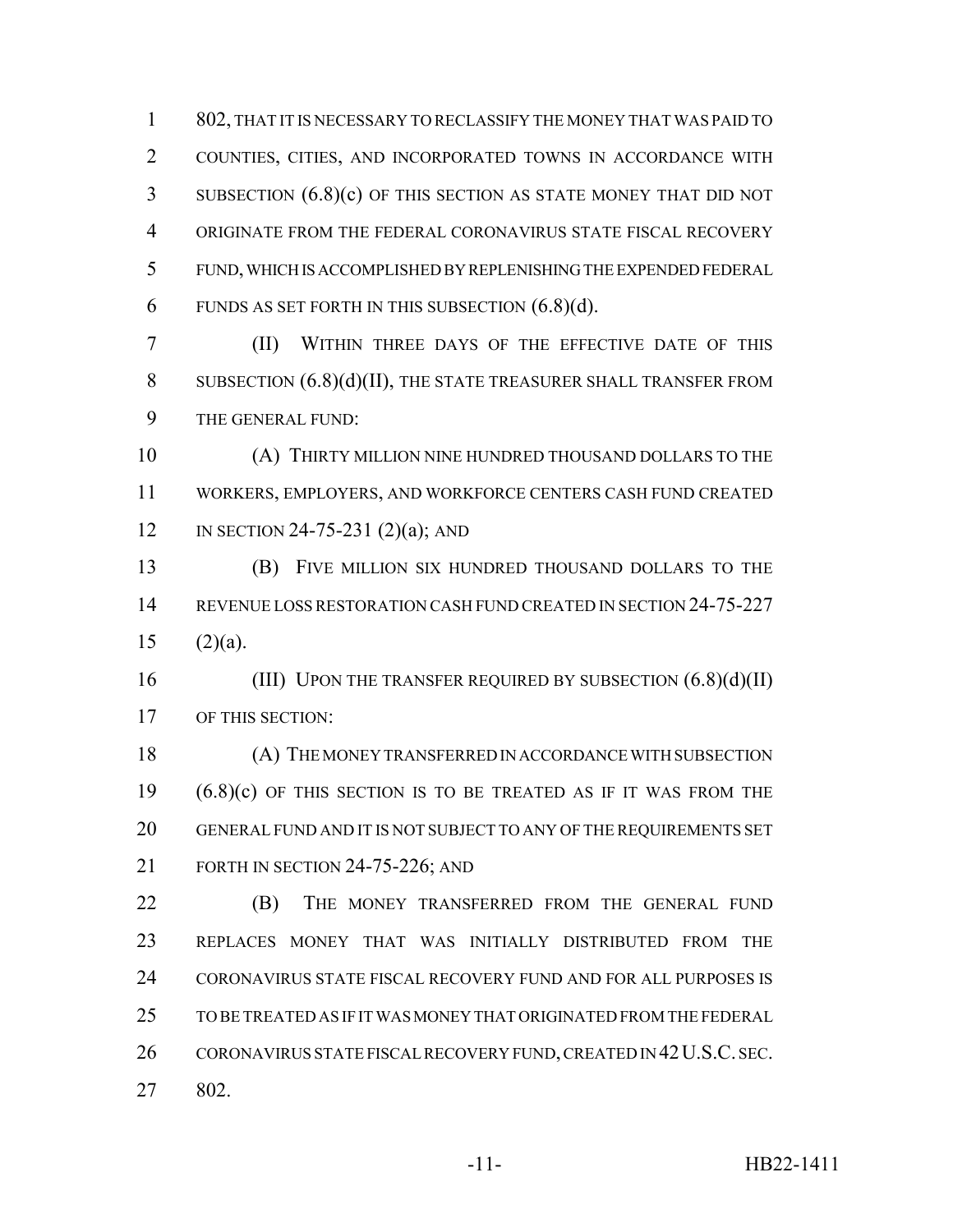**SECTION 9.** In Session Laws of Colorado 2021, **amend** section 2 of chapter 487 (HB21-1288) as follows:

 Section 2. **Appropriation.** For the 2021-22 state fiscal year, \$10,000,000 is appropriated to the Colorado startup loan program fund 5 created in section 24-48.5-131 (9)(a), C.R.S. This appropriation is from the economic recovery and relief cash fund created in section 24-75-228  $(2)(a)$ , C.R.S, and of money the state received from the federal 8 coronavirus state fiscal recovery GENERAL fund. The office of the governor is responsible for the accounting related to this appropriation. **SECTION 10.** In Session Laws of Colorado 2021, section 4 of chapter 347 (HB21-1329), **amend** (1) as follows:

 Section 4. **Appropriation.** (1) For the 2021-22 state fiscal year, 13 \$98,500,000 is appropriated to the department of local affairs for use by the division of housing. This appropriation is from the affordable housing and home ownership cash fund created in section 24-75-229 (3)(a), 16 C.R.S., and IS of money the state received from the federal coronavirus 17 state fiscal recovery THAT ORIGINATES FROM THE GENERAL fund. To implement this act, the division may use the appropriation for purposes authorized in section 24-75-229 (3), C.R.S. Any money appropriated in this subsection that is not expended or encumbered at the end of the 2021-22 state fiscal year remains available for expenditure in subsequent 22 fiscal years without further appropriation. subject to the requirements for 23 obligating and expending money received under the federal "American 24 Rescue Plan Act of 2021", Pub. L. 117-2, as the act may be subsequently 25 amended as specified in section  $24-75-226$  (4)(d), C.R.S.

 **SECTION 11. Act subject to petition - effective date.** This act takes effect at 12:01 a.m. on the day following the expiration of the